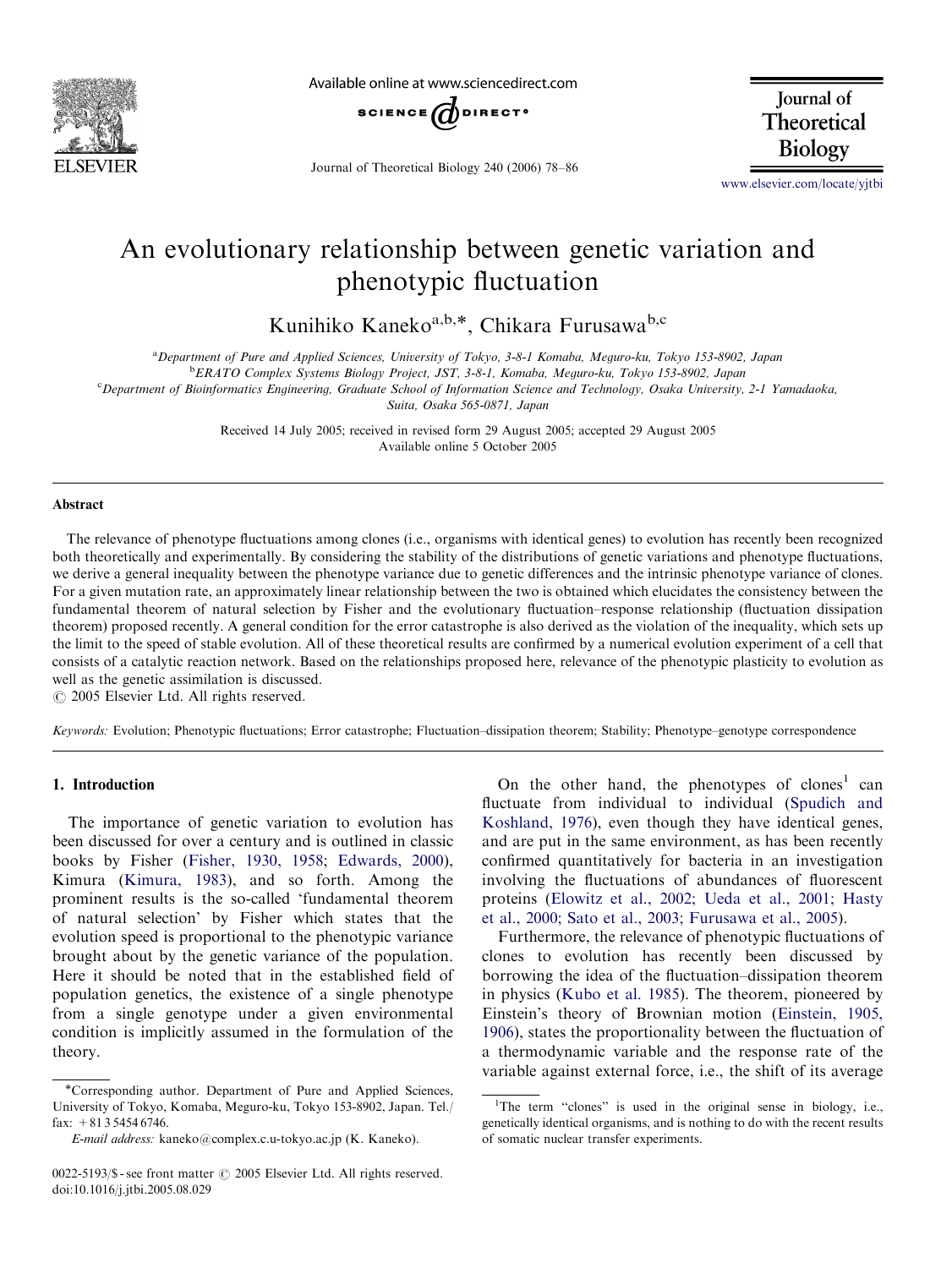value divided by the magnitude of the applied force. In the recent paper of [Sato et al. \(2003\)](#page-8-0), genetic change is regarded as that of a parameter which controls the phenotype. Thus the change through evolution (artificial selection to a given direction) is represented as an external force to shift the phenotype value in concern. Then, the original fluctuation–dissipation theorem is extended to study a relationship between the phenotypic change through evolution (as a response) and the phenotypic fluctuation. Following this general argument, linear relationship, or at least a positive correlation, between the evolution speed (of phenotype change) and phenotypic fluctuations was proposed. This theoretical prediction has been confirmed in an artificial selection experiment involving fluorescence in proteins in Escherichia coli [\(Sato](#page-8-0) [et al., 2003\)](#page-8-0).

Recall that Fisher's theorem states the proportionality between evolution speed and phenotypic variance due to genetic variation, whereas the above recent study concerns evolution speed and intrinsic phenotypic fluctuations of clones. As both state the proportionality with the evolution speed, the question arises whether there should be some relationship between phenotypic variance by the distribution of genes (genetic variation) and phenotypic fluctuations of clones.

In general, however, a straightforward relationship between the two is not so easily expected since the genetic fluctuations generally depend on the mutation rate and the population distribution of organisms with different genes, while the phenotypic fluctuations of clones do not. The existence of a relationship, if there is any at all, must originate in some evolutionary constraints concerning stability. In the present paper, we propose a possible relationship between the two through a stability analysis of the two-variable probability distribution function both in phenotypes and genotypes, where the existence of such distribution itself is our most important assumption. First, we give a possible inequality between the two fluctuations, and then, we show that for the mutation rate that achieves the highest evolution speed, this inequality is replaced by an equality. From this we derive the proportionality between the phenotypic variance due to the distribution of genes and the phenotypic variance of the clones of the most dominant genotype. Through these considerations, the recent fluctuation–response relationship in evolution and the Fisher's theorem are shown to be consistently related with each other. To confirm the validity of our theory we have carried out several simulations where a simple cell model consisting of a catalytic reaction network evolves. The relationship between phenotypic fluctuations of clones and those by genetic variations proposed theoretically is confirmed, as well as the evolutionary fluctuation–response relationship.

Remark: Note that the relationship between phenotypic plasticity and evolution has often been discussed. The term ''phenotypic plasticity'' usually refers to the changeability of the phenotype under a change of the environment. Here, however, we are concerned with the fluctuations of the phenotypes of clones, in a given fixed environment. Only recently there are some studies on it in relationship with the Baldwin effect ([Ancel, 1999, 2000; Ancel and Fontana,](#page-7-0) [2002](#page-7-0)) or epigenetic inheritance ([Pal and Miklos, 1999](#page-8-0)).

## 2. Theoretical formulation

#### 2.1. Evolutionary stability in the distribution function

Let us consider a phenotype  $x$  that is controlled by a gene, while the genetic change is assumed to be represented by a (scalar) parameter (variable)  $a$ , as is often adopted in the population genetics. For example, take the concentration of some protein  $x$  whose expression is coded by some gene, represented by a variable  $a$ , that is a Hamming distance in the genetic sequence from a given sequence. In the earlier paper [\(Sato et al., 2003](#page-8-0)) we have studied the fluctuations of the phenotypic variable  $x$ , in relationship with a genetic change given by a parameter  $a$ , where we have discussed the probability distribution  $P(x; a)$ . The most dominant value of the phenotype  $x$  for a given genotype *a* is written by a function  $x = x_0(a)$ , which is the peak position of the distribution. The phenotype is distributed around  $x = x_0$ .

In considering the evolution, we need to consider also the distribution of genotype  $a$ , instead of regarding it as a given parameter. Through the evolutionary process, the dominant genotype a changes, and the dominant phenotype  $x_0(a)$  also changes accordingly. Now, to consider the evolution both with regards to the distribution of phenotype and genotype, we introduce a two-variable distribution  $P(x, a; h)$  with h a given environmental condition. Then by changing the environment  $h$  (or selection pressure in artificial evolution experiment), the most dominant genotype a and the phenotype change in accordance with the peak in this two-variable distribution  $P(x, a; h)$ . Existence of such distribution function is the first assumption here. The second assumption we make here is that at each stage of evolution, the distribution has a single (sharp) peak in this  $(x, a)$  space (see [Fig. 1](#page-2-0)). Through the evolutionary course, the dominant genotype a changes, which is given by the peak position of  $P(x, a : h)$ , that changes depending on the environmental condition h. This second assumption means a kind of evolutionary stability, i.e., at each stage of evolution, neither the phenotype nor the genotype distribution is spread out, and the distribution has a clear, single peak around a dominant gene and phenotype. This stability condition might be a bit strong to postulate for every evolutionary process, but as a gradual evolution (without speciation), it would be a reasonable assumption. In the artificial selection experiment, gradual change of phenotype could be reinterpreted as a gradual increase of selection pressure, to increase the parameter h (e.g. as increasing the threshold value beyond which a cell (or an organism) is selected so that it has a higher concentration of some protein or function). Or, by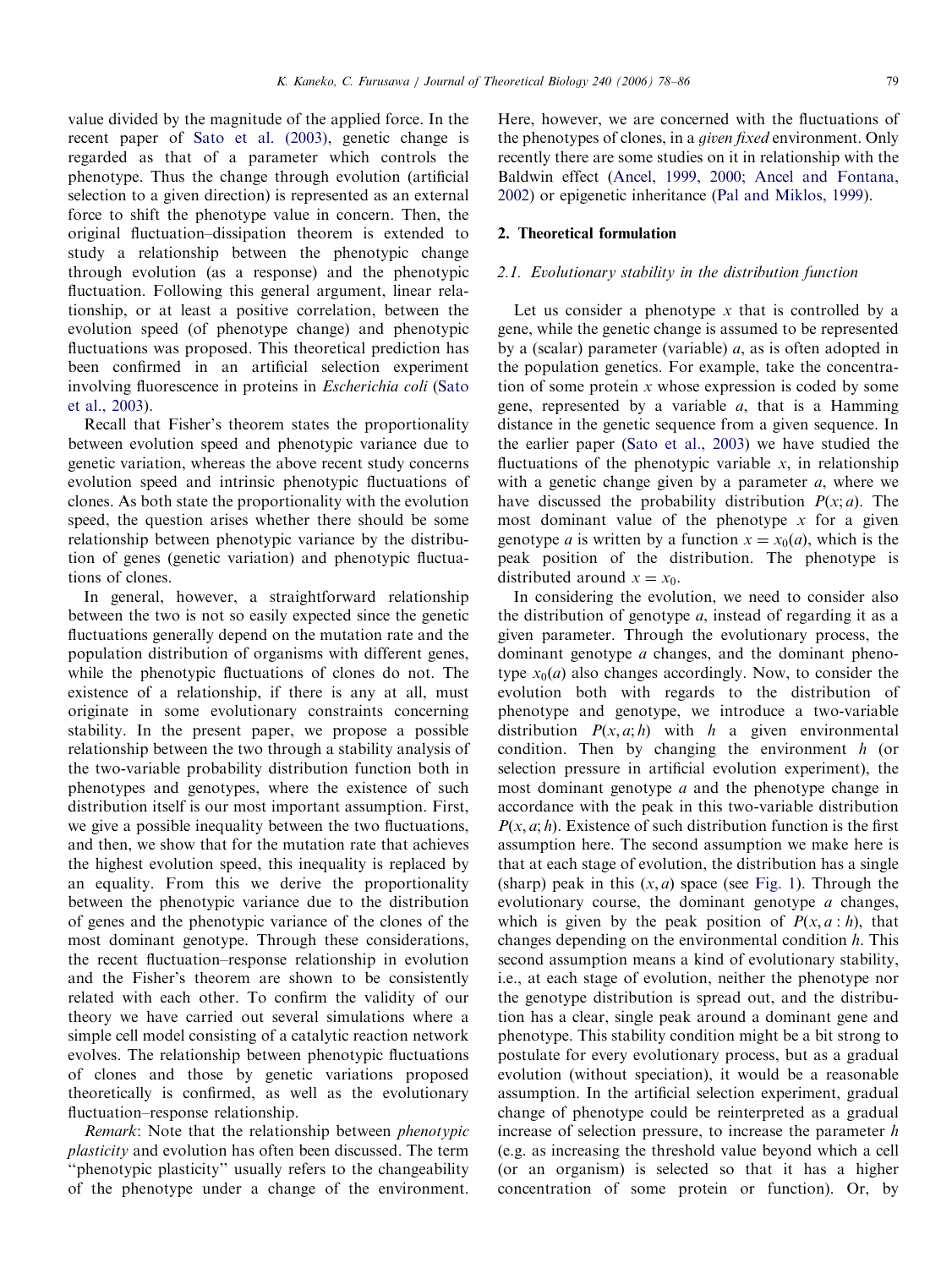<span id="page-2-0"></span>

Fig. 1. Schematic representation of the two variable distribution  $P(x, a)$ on phenotype x and genotype a. The thick curve shows  $x_0(a)$ , given by the evolutionary course. Three distributions  $P(x, a)$  at three generations through this evolutionary course are depicted, as are seen in the change of peak positions.

borrowing the term in thermodynamics it may be formulated as 'quasi-static process', where a transition process is represented as a successive change over equilibrium states.

Following the above discussion on the assumption of a single peak in the distribution, let us denote  $P(x, a; h) = \exp(-V(x, a; h))$ . For a given h (environmental condition), let us denote the peak of the distribution by  $a = a_0(h)$  and  $x = x_0(a_0)$ . As discussed, we assume evolutionary stability in the sense that a single dominant type of species exists in phenotype and genotype through the course of evolution. In other words, the distribution  $P(x, a)$ has a single peak at  $(x_0(a_0), a_0)$ . For it, the potential  $V(x, a)$ must have a minimum at  $(x_0, a_0)$ . Let us then expand  $V(x, a)$  around this peak position  $(x_0, a_0)$  as

$$
V(x, a) = V(x_0, a_0) + \frac{1}{2} \frac{\partial^2 V}{\partial a^2} \Big|_{x = x_0, a = a_0} (a - a_0)^2
$$
  
+  $\frac{\partial^2 V}{\partial a \partial x} \Big|_{x = x_0, a = a_0} (x - x_0)(a - a_0)$   
+  $\frac{1}{2} \frac{\partial^2 V}{\partial x^2} \Big|_{x = x_0, a = a_0} (x - x_0)^2 + \cdots$ 

by noting that the first derivative vanishes at this peak position. To have a minimum at  $(x_0, a_0)$ , the above quadratic form must be positive definite, which gives a stability condition for the potential. Accordingly the following condition has to be satisfied;

$$
(\partial^2 V / \partial a^2)^{-1} \ge 0; \quad (\partial^2 V / \partial x^2)^{-1} \ge 0.
$$
 (1)

For the minimum condition of a two-variable function however, another condition for the positive definite quadratic form is necessary. It is given by the Hessian, i.e.  $\left(\frac{\partial^2 V}{\partial x^2}\right)\left(\frac{\partial^2 V}{\partial a^2}\right) - \left(\frac{\partial^2 V}{\partial a \partial x}\right)^2 \ge 0.$  (2)

The conditions (1) and (2) are necessary for 
$$
P(x, a)
$$
 to have  
a peak at  $(x_0, a_0)$ . Now let us recall that  $x_0(a_0)$  is the peak of  
the distribution of phenotype x for a clone of the genotype  
 $a_0$ . Then, the following condition has to be satisfied:

$$
\left.\frac{\partial V}{\partial x}\right|_{x=x_0}=0.\tag{3}
$$

Writing  $\partial V(x, a_0 + \delta a)/\partial x|_{x=x_0+\delta x} = 0$ , and expanding up to  $\delta a$  and  $\delta x$ , as  $\partial^2 V/\partial x^2|_{x=x_0}\delta x + \partial/\partial a(\partial V)$  $(x, a)/\partial x\vert_{x=x_0}\delta a = 0$ , and  $\delta x = (\partial x_0/\partial a)\delta a$ , we then get

$$
\left\|\frac{\partial^2 V}{\partial x^2}\right\|_{x=x_0} \left(\frac{\partial x_0}{\partial a}\right)\big|_{a=a_0} + \left(\frac{\partial^2 V(x, a)}{\partial a \partial x}\right)\big|_{x=x_0} = 0. \tag{4}
$$

Using this expression, the Hessian condition (Eq. (2)) is rewritten as  $\frac{\partial^2 V}{\partial x^2} \frac{\partial^2 V}{\partial a^2} - \left(\frac{\partial x_0}{\partial a}\right)^2 \left(\frac{\partial^2 V}{\partial x^2}\right)^2 \ge 0$ , i.e.

$$
\partial^2 V / \partial a^2 - (\partial x_0 / \partial a)^2 (\partial^2 V / \partial x^2) \ge 0.
$$
 (5)

If the distribution is Gaussian-type, the variance of  $x$  and a around this dominant type are represented by  $\langle (\delta a)^2 \rangle =$  $\left(\frac{\partial^2 V}{\partial a^2}\right)^{-1}$  and  $\left(\left(\frac{\partial x}{\partial x}\right)^2\right) = \left(\frac{\partial^2 V}{\partial x^2}\right)^{-1}$ . Using these expressions, we then obtain

$$
V_g \equiv (\partial x_0 / \partial a)^2 \langle (\delta a)^2 \rangle \le \langle (\delta x)^2 \rangle \equiv V_{ip}.
$$
 (6)

Here all the quantities are computed around the peak of the distribution located at  $a_0$  and  $x_0(a_0)$  that depends on the environmental condition  $h$ . This inequality is expected to be satisfied for any stationary probability distribution given an environment  $h$ . By assuming that evolution passes through stationary states successively by generations, the conditions should be satisfied for each generation belonging to the evolution path.

Now we discuss the meaning of Eq. (6). The right-hand side  $V_{in}$  is nothing but the phenotypic variance of the clones (of the dominant genotype  $a_0$ ), that is intrinsic phenotypic fluctuation, while the left-hand side is (if we borrow the term in physics) the genetic variance multiplied by the square of the phenotypic 'susceptibility' by genetic change. This left-hand side can be interpreted as the variance of the average phenotype distributed over genes (a around  $a_0$ ), i.e., the phenotypic variance by the genetic variance, which is nothing but the quantity adopted in Fisher's theorem. This correspondence can be understood as follows: Assume that the variance of a is not so large and that the deviation of  $a$  from  $a_0$  is small. Then the average phenotype of a clone with gene  $a$  is given by

$$
\overline{x}_a \equiv \int x \exp(-V(x, a)) dx \approx \overline{x}_{a_0} + (a - a_0) \frac{\partial \overline{x}}{\partial a}.
$$
 (7)

where  $\overline{x}_a$  is the average over x for the genotype a. Now, the variance of this average phenotype due to the gene distribution, given by  $\langle (\overline{x}_a - \overline{x}_{a_0})^2 \rangle$ , is written as

$$
\langle (\overline{x}_a - \overline{x}_{a_0})^2 \rangle = \langle (\delta a)^2 \rangle \left( \frac{\partial x_0}{\partial a} \right)^2 = V_g,
$$
\n(8)

which confirms the above interpretation. Summing up, the variance of the average phenotype over genes (denoted by  $V<sub>g</sub>$ ) should be smaller than or equal to the phenotypic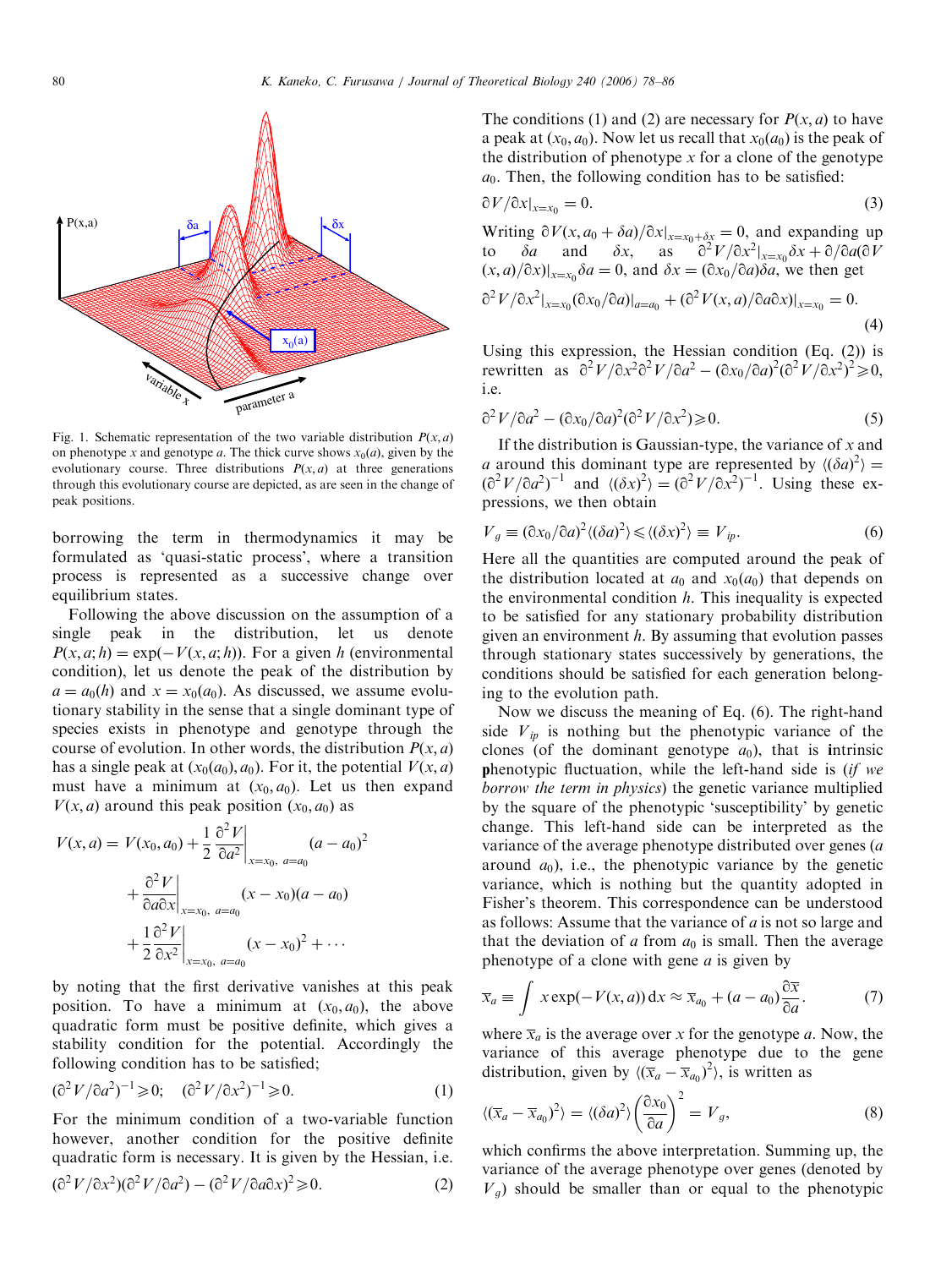variance of the clones of the dominant genotype (denoted as intrinsic phenotypic variance  $V_{ip}$ ).

# 2.2. Derivation of the evolutionary fluctuation– response relationship

Generally speaking, even though the genetic variance in the population  $\langle (\delta a)^2 \rangle$  is not simply proportional to the mutation rate, it is nevertheless natural to expect that it increases with the mutation rate. In other words, the above condition Eq. (6) gives a limit to the mutation rate, so that the population can maintain the peak around the fittest species.

Indeed, such a limit to the mutation rate for a singlepeaked distribution has already been discussed for a fitness landscape where one type is the fittest among other neutral types by Eigen and Schuster and was called error catastrophe ([Eigen and Schuster, 1979](#page-7-0)). They have shown that there is a critical mutation rate beyond which the fittest organisms cannot maintain their dominance in the population, (i.e. the distributions lose the single peak and become flat). Since our formulation assumes a continuous change of genes by mutation, and explicitly takes into account phenotypic fluctuations, it differs from the Eigen's argument, but the two are similar with regards to the limit on the mutation rate required to maintain the stability of the single-peaked distribution.

Now, consider a selection experiment to increase some phenotypic characteristic (e.g. to increase  $x$  by changing the condition  $h$ ). If the mutation rate is increased, the evolution speed is expected to increase accordingly until it becomes too high, when the progressive evolution leading to successively better types no longer works since the above error catastrophe occurs giving a break-down of the singlepeak distribution. Hence the highest evolution speed is achieved just before this catastrophe occurs. This condition is given by simply replacing the inequality of Eq. (6) by an equality, i.e.

$$
(\partial x_0/\partial a)^2 \langle (\delta a)^2 \rangle = \langle (\delta x)^2 \rangle, \tag{9}
$$

or  $V_g = V_{ip}$ . With this mutation rate, the evolutionary path passes through marginally stable states so that the phenotypic fluctuations due to the distribution of genes equals the phenotypic variance of the clones. (As for the marginal stability hypothesis for growth to a new state, the argument could also be related to that proposed for crystal growth by [Langer \(1980\)](#page-8-0)).

Recall that Fisher's fundamental theorem of natural selection states that the evolution speed is proportional to  $V<sub>q</sub>$ , the phenotypic variance by genetic variance. Then, at the state with optimal evolution speed, the above relationship means that the phenotypic variance of the clones is proportional to the evolution speed. When the mutation rate is smaller than this optimal value, the original inequality is satisfied. In this case,  $\langle (\delta a)^2 \rangle$  and accordingly  $V_a$  generally increase with the mutation rate  $\mu$ . Now  $V_a$  is written as a function of mutation rate  $f(\mu)$ , which is an increasing function and  $f(\mu_{\text{max}}) = V_{ip}$ . Hence for given mutation rate  $\mu$ ,  $V_g = (f(\mu)/f(\mu_{\text{max}}))V_{ip}$ . Since  $V_g$  is proportional to the evolution speed, it is also proportional to  $V_{ip}$ , for a given mutation rate. Thus the fluctuationresponse relationship in [\(Sato et al., 2003\)](#page-8-0) is derived. Furthermore, for small mutation rate, the function  $f(\mu)$  is expanded as  $f'(0)\mu + o(\mu)$  as  $V_g = 0$  for  $\mu = 0$ . Hence  $V_{ip}\mu \propto V_a \propto (evolution\ speed)$  follows.

#### 2.3. Remark on the distribution

It should be stressed that the derivation of our expression uses only the stability condition, and it does not depend on specific mechanisms of evolution or selection pressure, which influences only the proportion coefficient to the evolution speed. The assumption we made is the existence of  $P(x, a) = \exp(-V(x, a))$ , (or in other words, the existence of the 'potential function'  $V(x, a)$  and the evolutionary stability, where we assume that at each generation in the evolutionary course, the distribution has a single peak, i.e. stability both in genetic and phenotypic space.

Since ''fitness'' (or ''selection'') is not explicitly referred to in the above formulation, one might wonder if it is included here. Indeed, the selection process is included in the potential  $V(x, a)$ . The evolution of the distribution function in the above formulation can be rephrased as follows: By changing an environmental condition  $h$ , the selection pressure is changed, and thus  $P(x, a)$ (=  $exp(-V(x, a))$  changes accordingly. Hence, if we explicitly include the process of evolution under the change of environmental condition, it is written as  $P(x, a; h) = \exp(-V(x, a; h))$ . With the change of h, each generation passes through such stable states 'quasistatically', and the fittest  $(x, a)$ , i.e., the peak of the distribution  $P(x, a; h)$  changes accordingly. In the present derivation Eqs. (1)–(8), we have not explicitly written the environment *h*, but it is included implicitly therein. Of course, it is also possible to explicitly introduce the environmental change as another "external field" h, e.g. by introducing  $V(x, a; h) = V_0(x, a) + xh$  to obtain a change of the peak  $(a_0, x_0)$  with a change of h. With this form, the inequality (6) is also straightforwardly obtained.

#### 2.4. A simple example

To elucidate the above argument explicitly, it may be useful to give a simple example by taking a superposition of Gaussian distributions. We set

$$
V(x,a) = \frac{1}{2} [\alpha (a - a_0)^2 + \xi (a)(x - x_0(a))^2 - \log \xi (a)], \quad (10)
$$

where the last term  $-\log \xi(a)$  is required to assure the normalization of  $P(x, a)$  when integrated over x. Noting that the peak in *a* is given by  $a^* = a_0 + c'(a^*)/\alpha$ ,  $x^* = x_0(a^*)$ , with  $c(a) = (\frac{1}{2}) \log \xi(a)$ , and ' as the derivative by a, it is straightforward to obtain  $\partial^2 V/\partial x^2 = \xi(a^*)$ ,  $\partial^2 V/\partial a^2 = \alpha - c''(a) + \xi (\frac{dx_0}{da})^2$ , and  $(\partial^2 V/\partial a \partial x) =$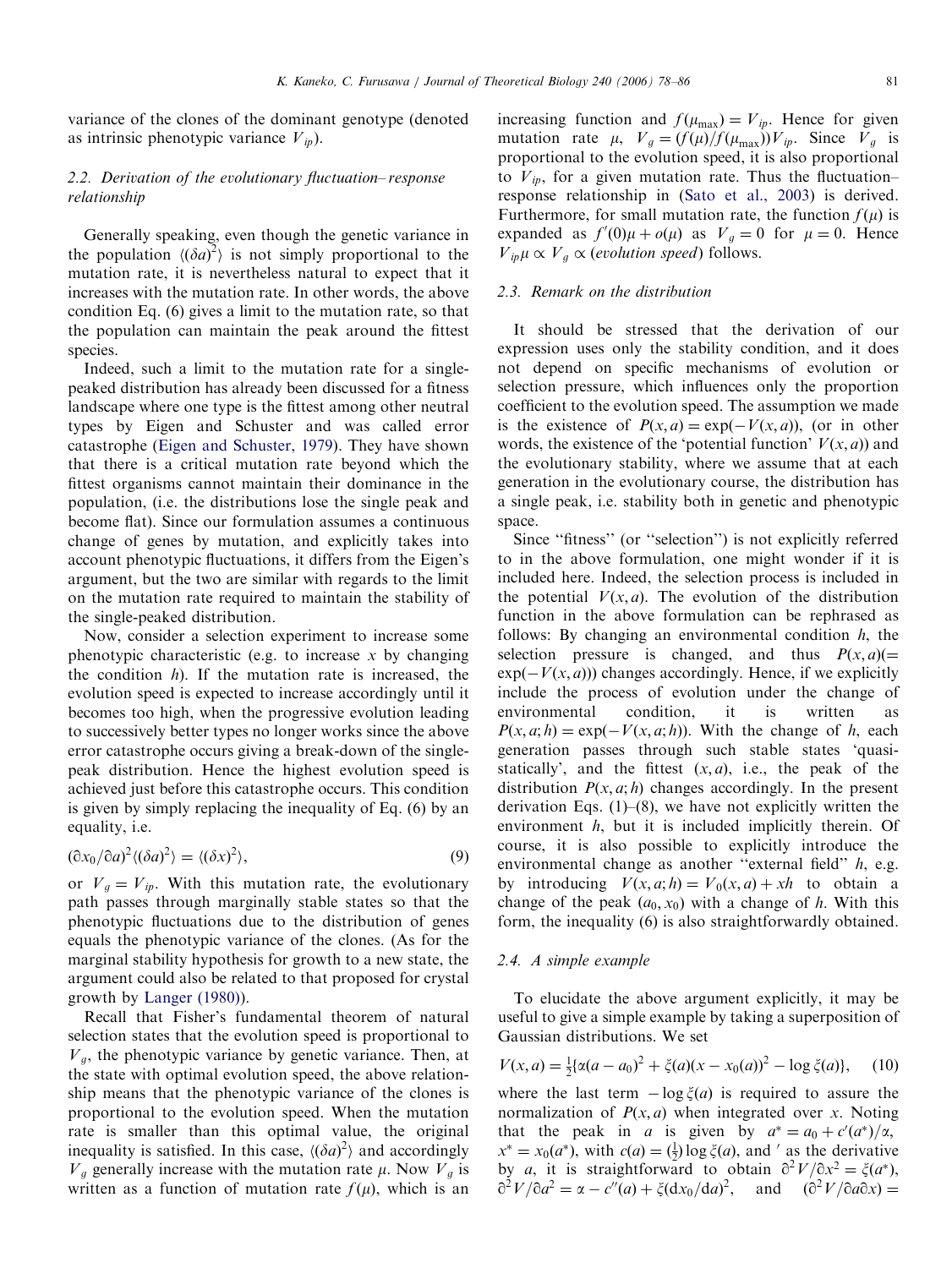$-\xi(\frac{d^2x_0}{da})$ . Then it is straightforward to confirm the rewriting of the Hessian stability condition by Eq. (5) which leads to

$$
\alpha - c''(a^*) > 0. \tag{11}
$$

In these expressions, one should note that  $\langle (\delta a)^2 \rangle^{-1} =$  $\partial^2 V/\partial a^2$  is not equal to  $\alpha$ . The variance of the genotype is shifted due to the *a*-dependence of the variance of  $x$ . Here, when considering the adopted Gaussian form  $exp{-V(x, a)}$ , it may be natural to assume that  $\alpha^{-1}$  is proportional to the mutation rate, and accordingly that the variance of a deviates from it. Note that if  $c''(a) > 0$ , then for small  $\alpha$  (corresponding to a large mutation rate  $\mu$ ), this Hessian condition is violated, and the critical value gives the maximal mutation rate  $\mu_{\text{max}}$  discussed above. Recalling that  $\xi(a)$  is the inverse of the variance of x, this loss of stability generally occurs when log(phenotypic variance) is convex at  $a = a^*$ .

## 3. Model simulation

As an illustration of the above theory we consider a simple cell model with intra-cellular catalytic reactions allowing for cell growth and division. We employ a simple reaction network model studied earlier [\(Furusawa and](#page-7-0) [Kaneko, 2003; Furusawa et al., 2005](#page-7-0)). In the model, the cellular state can be represented by a set of numbers  $(n_1, n_2, \ldots, n_K)$ , where  $n_i$  is the number of molecules of the chemical species i with i ranging from  $i = 1$  to K. For the internal chemical reaction dynamics, we chose a catalytic network among these  $K$  chemical species, where each reaction from some chemical  $i$  to some other chemical  $j$  is assumed to be catalysed by a third chemical  $\ell$ , i.e.  $(i + \ell \rightarrow j + \ell)$ . Some resources (nutrients) are supplied from the environment by transportation through the membrane with the aid of some other chemicals, that are 'transporters'. The concentrations of nutrient chemicals in the environment are kept constant, and they have no catalytic activity in order to prevent the occurrence of catalytic reactions in the environment. Through the catalytic reactions, these nutrients are transformed into other chemicals, including the transporters. With the intake of nutrient chemicals from the environment, the total number of chemicals  $N = \sum_i n_i$  in a cell can increase, and accordingly the cell volume will increase. For simplicity the division is assumed to occur when the total number of molecules  $N = \sum_i n_i$  in a cell exceeds a given threshold  $N_{\text{max}}$ . Chosen randomly, the mother cell's molecules are evenly split among the two daughter cells. In our numerical simulations, we randomly pick up a pair of molecules in a cell, and transform them according to the reaction network. In the same way, transportation through the membrane is also computed by randomly choosing molecules within the cell and nutrients in the environment. The model, in spite of its simplicity, is found to capture universal statistical behaviors of a cell as has also been

confirmed in experiments (see for details ([Furusawa and](#page-7-0) [Kaneko, 2003; Furusawa et al., 2005; Furusawa and](#page-7-0) [Kaneko, 2005\)](#page-7-0)).

Of course, how these reactions progress depends on the reaction network. Here, we carry out evolution experiments where those reproducing cells are selected that have a higher abundance  $n_{i_s}$  of a given specific chemical  $i_s$ . To be specific, we take  $n$  parent cells which evolve such that they grow recursively, starting from a catalytic network chosen randomly such that the probability of any two chemicals  $i$ and *j* to be connected is given by the connection rate  $\rho$ . From each parent cell, L mutant cells are generated by randomly replacing  $m$  reaction paths to the reaction network of the parent cell. Thus the mutation rate  $\mu$  is given by  $m/M$ , with  $M = \rho K^2$  the total number of paths. For each of the networks, the reaction dynamics are simulated to identify cells that continue reproduction. Among such networks the top  $n$  cells with regards to the abundances of the chemical species  $i_s$  are selected for the next generation.

As the number of molecules is finite and the simulation of the reaction process is carried out by picking up molecules stochastically, there are fluctuations in the abundances of each chemical. Here, corresponding to the variable x in the theory, we choose the abundance  $n_{i_s}$ , when the total number of molecules in a cell reaches the threshold  $N_{\text{max}}$ . To be precise, we choose  $x = \log(n_{i_s})$ , as the distribution of  $n_i$  is close to the log-normal distribution (as is also true experimentally [\(Sato et al., 2003; Furusawa](#page-8-0) [et al., 2005\)](#page-8-0)), since our theory is better applied for a variable  $x$  whose distribution is close to a Gaussian distribution. As  $V_{ip}$ , we compute the variance of x over 200 clonal cells having a network that gives the peak abundances at each generation. On the other hand, the network itself is regarded as the 'genotype'. As for the variance  $V_a$ , first we calculate the peaks of abundance x for all  $L$  mutant networks. (In the simulation,  $L$  is set at 10,000.) For each of mutant networks, we compute the phenotype of  $x$  over 200 clonal cells, to get the peak position of the phenotype distribution. This peak position of phenotype x differs by mutants, and over  $L$  mutants we can obtain the distribution  $Q(x)$ , which is the distribution of phenotype x over mutants.  $V_g$ , the variance of the peak positions over all mutant networks, is nothing but the variance of  $Q(x)$ .

The evolutionary changes in the phenotype distribution of the clones  $P(x)$  and that of the genetic variation  $Q(x)$ are plotted in [Fig. 2.](#page-5-0) As shown, the distributions evolve jointly, satisfying  $V_{ip} > V_g$  as expected from the theory. Quantitatively, we first check the validity of the fluctuation–response relationship [\(Sato et al., 2003](#page-8-0)) that is between the evolution speed and  $V_{ip}$ . We have plotted the increment of the phenotype  $x$  (i.e. logarithm of the abundance of the selected species  $i_s$ ) at each generation for the selected species successively. As shown in [Fig. 3,](#page-5-0) the data plotted against  $V_{ip}$  are fitted well by a linear relationship.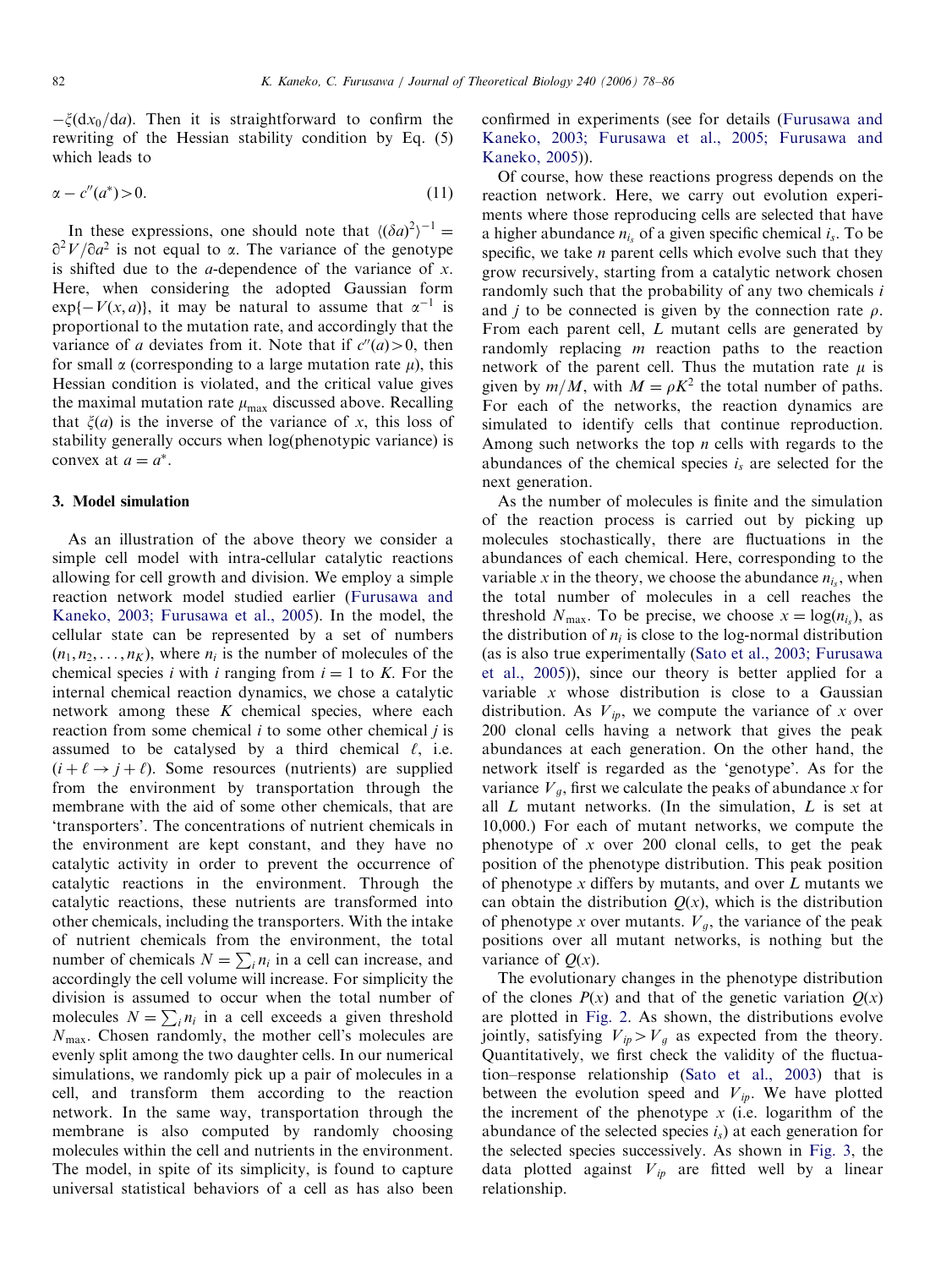<span id="page-5-0"></span>

Fig. 2. Histogram of the phenotype  $x$ , that is the logarithm of the number of molecules  $n_{i_s}$  in the reaction-net cell model. Distributions at 5 generations in the course of evolution with mutation rate  $\mu = 0.01$  are plotted with changing colors. (a) Distribution  $P(x)$  of the phenotype  $x =$  $log(n_{i<sub>s</sub>})$  of the selected clones at each generation. The distribution plotted here is obtained from 10 000 cells of the clone. (b) Distribution  $Q(x)$  of the phenotype  $x = log(n_{i_s})$  over 10 000 mutants from the selected clones at each generation. Throughout the simulations presented in this paper, the parameters were set as  $k = 1 \times 10^3$ ,  $N_{\text{max}} = 1 \times 10^4$ , and  $\rho = 0.01$ . The number of mutant networks L is  $1 \times 10^4$ , and the top  $n = 500$  cells with regards to the abundances of the chemical species  $i<sub>s</sub>$  are selected for the next generation.

Next, we have plotted  $V_g$  versus  $V_{ip}$  in Fig. 4. We found that the expected inequality is satisfied, and also that for each evolutionary process with a fixed mutation rate,  $V_{ip} \propto$  $V_g$  holds. As the mutation rate  $\mu$  increases, the slope of  $V_g/V_{ip}$  increases, and it approaches the diagonal line  $V_a = V_{ip}$ . On the other hand, with the increase of  $\mu$ , mutant populations exhibiting very low values of  $x$  (the abundances of selected species  $i<sub>s</sub>$ ) increase, which corresponds to the collapse of catalytic reaction process for cell growth. As shown in [Fig. 5](#page-6-0), beyond some mutation rate  $\mu_{thr}$ , the distribution becomes flat, and the peak in the distribution starts to shift downwards. By comparing the  $V_q - V_{ip}$  relationship, we confirmed that around  $\mu \approx \mu_{thr}$ , the relationship approaches the diagonal line  $V_q \approx V_{ip}$ . Indeed, for a higher mutation rate allowing for  $V_q > V_{ip}$ 



Fig. 3. Evolution speed versus the phenotype fluctuation of a clone. The abscissa gives the evolution speed that is measured by the difference between the average phenotypes  $x$  of the two successive generations, where the average is computed from the selected 500 cells. The ordinate gives the fluctuation, that is measured by the variance of  $x$  of the clone of the selected cells, at each generation, computed by the distribution over 200 cells of the clone.



Fig. 4. The relationship between  $V_{ip}$ , the variance of the phenotype x of the clone as measured in Fig. 2, and  $V<sub>q</sub>$ , the variance of the phenotype x over 10 000 mutants from the selected cell. Plotted over generations in each course of evolution, given by a fixed mutation rate displayed in the figure.

the evolution does not progress, as the distribution is almost flat, and the value of x after selection cannot increase by generations. Thus the evolution speed is optimal at around  $\mu \approx \mu_{thr}$ . Summing up, there is a threshold mutation rate  $\mu$  beyond which the evolution does not progress (i.e. an error catastrophe occurs), where  $V_g$  approaches  $V_{ip}$ . All of these numerical results support the theoretical prediction described earlier. It should also be stressed that the result here does not depend on the specific algorithm for evolution, such as the ratio of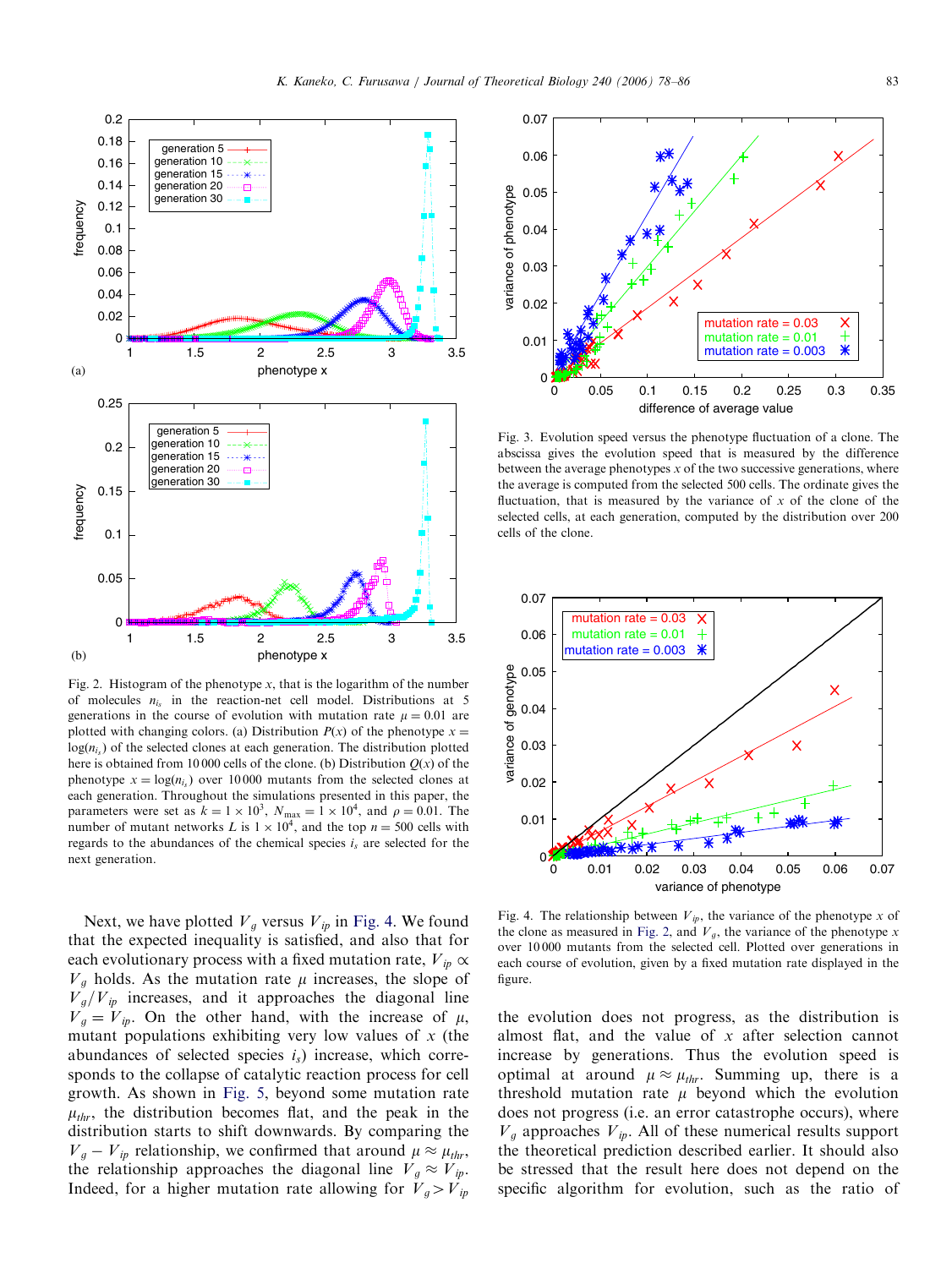<span id="page-6-0"></span>

Fig. 5. Distribution of the phenotype  $x$  over 10 000 mutants, generated with the mutation rates 0.003, 0.01, 0.02, 0.03, and 0.05. Around the mutation rate 0.03, the distribution is flattened, and the peak position starts to shift downward.

selected networks for the next generation. The selection pressure, given by the fraction of selected networks, influences only the proportionality coefficient between the evolution speed and  $V_g$  as predicted by Fisher's theorem, but it does not influence the inequality and proportionality between  $V_g$  and  $V_{ip}$ .

#### 4. Discussion

In summary, we have proposed an inequality between phenotype variation over genetically different individuals,  $V_a$  and the (intrinsic) phenotypic variance of clones  $V_{in}$ , as a result of the stability of their distributions. It is found that there is an optimal mutation rate beyond which this inequality is violated, leading to the collapse of the singlepeak distribution around the fittest type. The evolution speed is bounded by this optimal mutation rate, at which the genetic variance measured by phenotypes approaches the phenotypic variance of clone. Following this argument, a linear relationship (or correlation) between the two variances is implied, leading to the evolutionary fluctuation–response relationship in [Sato et al. \(2003\).](#page-8-0) Now, the consistency between Fisher's theorem and the evolutionary fluctuation–response relationship is demonstrated. By taking a simple cell model with a catalytic reaction network, this proposition is numerically confirmed. Since in this model,  $V_g$  is the fluctuation over different mutated networks, and  $V_{ip}$  is the fluctuation through the dynamics for a given single network, there is no a priori reason that the two should be correlated. Still, we have found the linear relationship between the two as a result of the course of evolution.

Our theory is based on the existence of the probability distribution  $P(x, a)$ . This is not obvious at all. Since the

phenotype is a function of gene, existence of two-variable distribution is a tricky assumption, because genetic and phenotypic fluctuations there are treated in the same way. Hence, the confirmation of the theory by numerical experiment is not trivial at all. Although we have not yet completely clarified why the theory is valid here, one possible reason for it is that some genetic change can give rise to the same effect on the reaction dynamics as can a phenotypic fluctuation. For example, consider reaction process *i* to *j* catalysed by  $\ell$ . If the concentration  $c_{\ell}$  changes by fluctuation, the rate of the reaction changes, while such change in the rate could as well be induced by changing the path in the network or the catalytic activity of the reaction, which are coded by gene. In this sense there exists some genetic change that corresponds with the phenotypic change by fluctuation

Indeed, Waddington, in his pioneering study, proposed the concept 'genetic assimilation' [\(Waddington, 1957](#page-8-0)), in which the phenotypic change by the environmental change is later 'assimilated' by genetic changes. Here we should note that the degree of such phenotypic change as a response to the environmental change is also correlated with the fluctuations of the phenotype as a result of fluctuation–response relationship ([Sato et al., 2003](#page-8-0)). Then by using the linear relationship between the evolution speed and phenotypic fluctuations, it is naturally expected that the evolution speed is correlated with the so-called phenotypic plasticity [\(Callahan et al., 1997; West-](#page-7-0)[Eberhard, 2003\)](#page-7-0), the response rate of the phenotype against environmental change. Based on our present study, it will be possible to reformulate Waddington's genetic assimilation or the Baldwin effect ([Baldwin, 1896; Bonner,](#page-7-0) [1980; Ancel and Fontana, 2002](#page-7-0)) quantitatively, and study the evolutionary process in terms of the plasticity ([de Visser](#page-8-0) [et al., 2003](#page-8-0)) measured through phenotypic fluctuations.

Another assumption in our theory is the use of (scalar) variable for the genetic change. In general, genetic change occurs in a very high-dimensional space. The choice of a (or a few) suitable parameter(s)  $\alpha$  is not trivial at all, whose validity should be examined in the future. In this sense also, the confirmation of the theory by the numerical model, presented here, is not obvious, since the number of degrees of freedom in the model is huge, as the change in the network paths has a huge variety of directions. In spite of this, this assumption on the existence of a and  $P(x, a)$  seems to be valid in the numerical model we discussed. In the artificial selection experiment where fitter types are chosen successively, evolution can occur by accumulating mutations successively, so that a one-dimensional path along the evolutionary course acts as a parameter describing the process of the evolution. Indeed, the fitness landscape over one or a few parameters is also adopted generally in such theoretical or experimental studies of evolution ([Kauffman](#page-7-0) [and Levin, 1987; Eigen et al., 1989; Aita and Husimi,](#page-7-0) [1996\)](#page-7-0).

In the numerical example in Section 3, we discussed an evolutionary process with incremental process without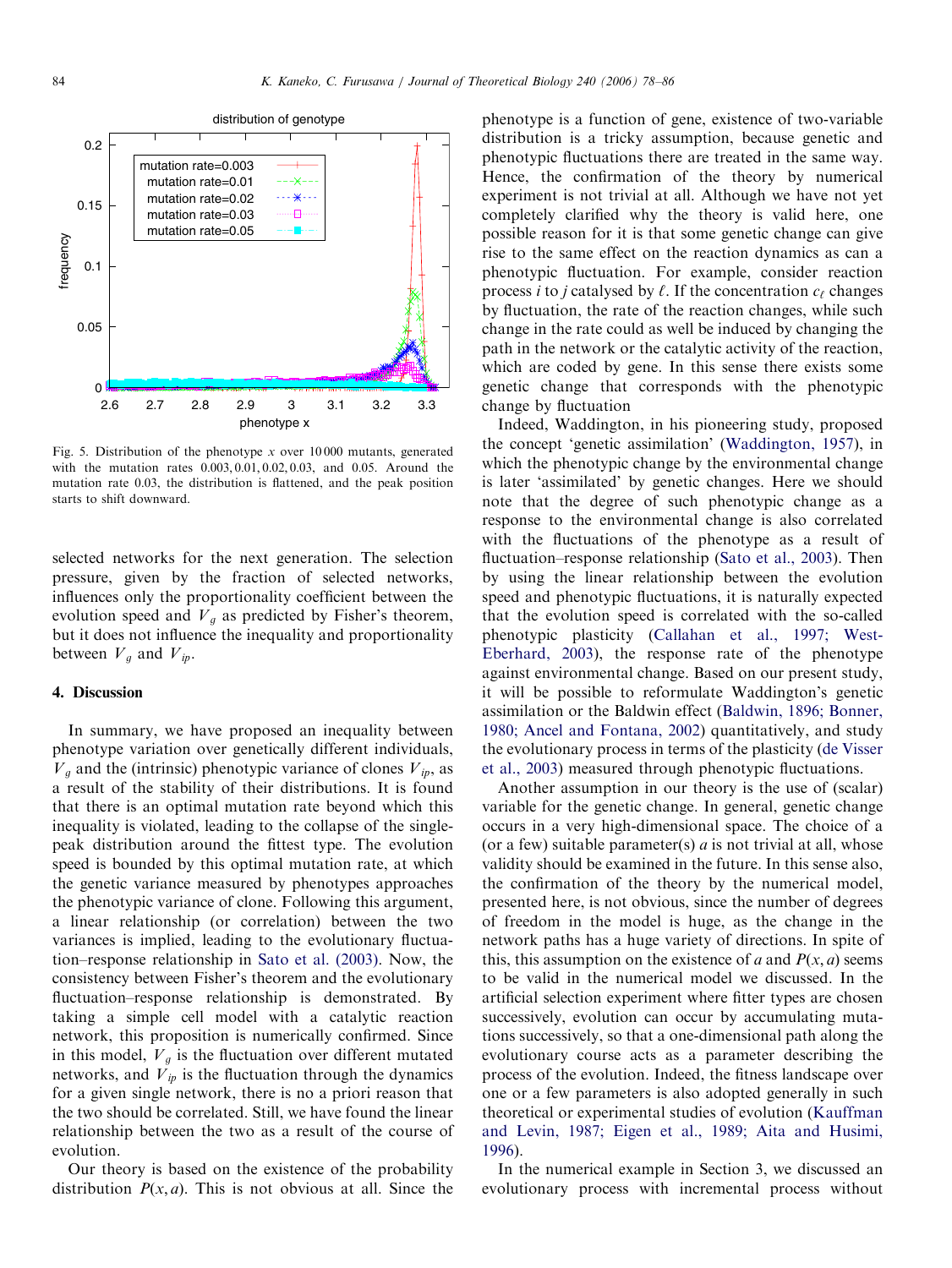<span id="page-7-0"></span>complex fitness landscape with many local optima. Our theoretical discussion, on the other hand, can be applied to a general case with any complex fitness landscape. As the phenotypic fluctuation changes depending on the landscape and the location in the landscape, study of the evolutionary process based on our theory will be important in future. Furthermore, extension of our theory to a higher dimensional case will be important, whereas, in the present paper, the influence of high-dimensional effect is discussed only through the error catastrophe leading to the flattening of the landscape.

According to our theory, evolution speed is highly correlated with the phenotypic fluctuation, which depends on intra-cellular reaction process, developmental process, and so forth. Even if the mutation rate is identical, the evolution speed can differ depending on such phenotypic fluctuations. This viewpoint will be important to understand the tempo in evolution, e.g. why in some organisms called living fossil the phenotype has changed only little over generations. Furthermore, by considering that the phenotype fluctuation can also depend on the environmental condition, it is expected that the evolution speed can be enhanced in some environmental condition which amplifies the phenotypic fluctuation. Such dependence of evolution speed on environment may shed a new light on the controversy on the so-called adaptive mutation (Cairns et al., 1988; Shapiro, 1995).

The inequality  $V_{ip} > V_g$  concerns with the phenotypic variances due to genetic and non-genetic origin. If these variance are independent and added naively, the total phenotypic variance we observe from the wild-type population could be represented as  $V_{tot} = V_{ip} + V_q$ , (or  $V_{ip} + V_g + V_e$ , when the phenotypic variance due to environmental fluctuation  $V_e$  is also added independently). In this simple representation, the inequality we propose implies that phenotypic fluctuation by genetic variation is smaller than that of the non-genetic origin, i.e.,  $V_q/V_{tot}$ is less than half. In the standard population genetics, the phenotypic variance of non-genetic origin is attributed to environmental factors,  $V_e$ , while the ratio to  $V_g$  to  $V_{tot} = V_g + V_e$  is defined as the heritability  $h^2$ (Futuyma, 1986; Maynard-Smith, 1989). However, ''intrinsic'' phenotypic fluctuation through 'developmental noise' ([Spudich and Koshland, 1976; West-Eberhard, 2003;](#page-8-0) [de Visser et al., 2003\)](#page-8-0), as discussed here, contributes to the total phenotypic fluctuation as well. Although we need careful re-consideration on correlation among the variances and also on the quantitative estimate of  $V_a$ , it will be important to discuss the heritability in the light of our inequality with regards to the intrinsic phenotype fluctuation. Furthermore, studies on the environmental fluctuations and extension to multiple traits are necessary in future. It should also be noted that most of theoretical argument presented here is still valid under sexual recombination, while only the argument on the relationship between  $V<sub>q</sub>$  and the mutation rate needs reconsideration.

Of course it is very important to verify our proposition experimentally. One good candidate is an artificial selection experiment by using bacteria, adopted in [\(Sato](#page-8-0) [et al., 2003; Ito et al., 2004\)](#page-8-0). Indeed, preliminary data from the experiments seem to suggest the validity of our proposition.

# Acknowledgements

We would like to thank T. Yomo, K. Sato, Y. Oono, M. Kikuchi, T. Sato, T. Ikegami, Y. Takagi, I. Tsuda, E. Szathmary, Y. Iwasa, and F. Willeboordse for criticisms and discussions.

#### References

- Aita, T., Husimi, Y., 1996. Fitness spectrum among random mutants on Mt. Fuji-type fitness landscape. J. Theor. Biol. 182, 469–485.
- Ancel, L.W., 1999. A quantitative model of the Simpson–Baldwin effect. J. Theor. Biol. 196, 197–209.
- Ancel, L.W., 2000. Undermining the Baldwin expediting effect: does phenotypic plasticity accelerate evolution? Theor. Popul. Biol. 58, 307–319.
- Ancel, L.W., Fontana, W., 2002. Plasticity, evolvability, and modularity in RNA. J. Exp. Zool. 288, 242–283.
- Baldwin, J.M., 1896. A new factor in evolution. Am. Nat. 30, 441–451.
- Bonner, J.T., 1980. The Evolution of Culture in Animals. Princeton University Press, Princeton, NJ.
- Cairns, J., Overbaugh, J., Miller, S., 1988. The origin of mutants. Nature 335, 142–145.
- Callahan, H.S., Pigliucci, M., Schlichting, C.D., 1997. Developmental phenotypic plasticity: where ecology and evolution meet molecular biology. Bioessays 19, 519–525.
- Edwards, A.W.F., 2000. Foundations of Mathematical Genetics. Cambridge University Press, Cambridge.
- Eigen, M., Schuster, P., 1979. The Hypercycle. Springer, Berlin.
- Eigen, M., McCaskill, J., Schuster, P., 1989. The molecular quasi-species. Adv. Chem. Phys. 75, 149–263.
- Einstein, A., 1905. Über die von der molekularkinetischen Theorie der Wärme geforderte Bewegung von in ruhenden Flüssigkeiten suspendierten Teilchen. Ann. Phys. 17, 549–560.
- Einstein, A., 1906. Zur Theorie der Brownschen Bewegung. Ann. Phys. 19, 371–381.
- Elowitz, M.B., Levine, A.J., Siggia, E.D., Swain, P.S., 2002. Stochastic gene expression in a single cell. Science 297, 1183–1186.
- Fisher, R.A., 1930,1958. The Genetical Theory of Natural Selection. Oxford University Press, Oxford.
- Furusawa, C., Kaneko, K., 2003. Zipf's law in gene expression. Phys. Rev. Lett. 90, 088102.
- Furusawa, C., Kaneko, K., 2005. Evolutionary origin of power-laws in Biochemical Reaction Network; embedding abundance distribution into topology, Phys. Rev. E, submitted.
- Furusawa, C., Suzuki, T., Kashiwagi, A., Yomo, T., Kaneko, K., 2005. Ubiquity of log-normal distributions in intra-cellular reaction dynamics. Biophysics 1, 25–31.
- Futuyma, D.J., 1986. Evolutionary Biology, second ed. Sinauer Associates Inc., Sunderland.
- Hasty, J., Pradines, J., Dolnik, M., Collins, J.J., 2000. Noise-based switches and amplifiers for gene expression. Proc. Natl Acad. Sci. USA 97, 2075–2080.
- Ito, Y., Kawama, T., Urabe, I., Yomo, T., 2004. Evolution of an arbitrary sequence in solubility. J. Mol. Evol. 58, 196–202.
- Kauffman, S., Levin, S., 1987. Towards a general theory of adaptive walks on rugged landscapes. J. Theor. Biol. 128, 11–45.